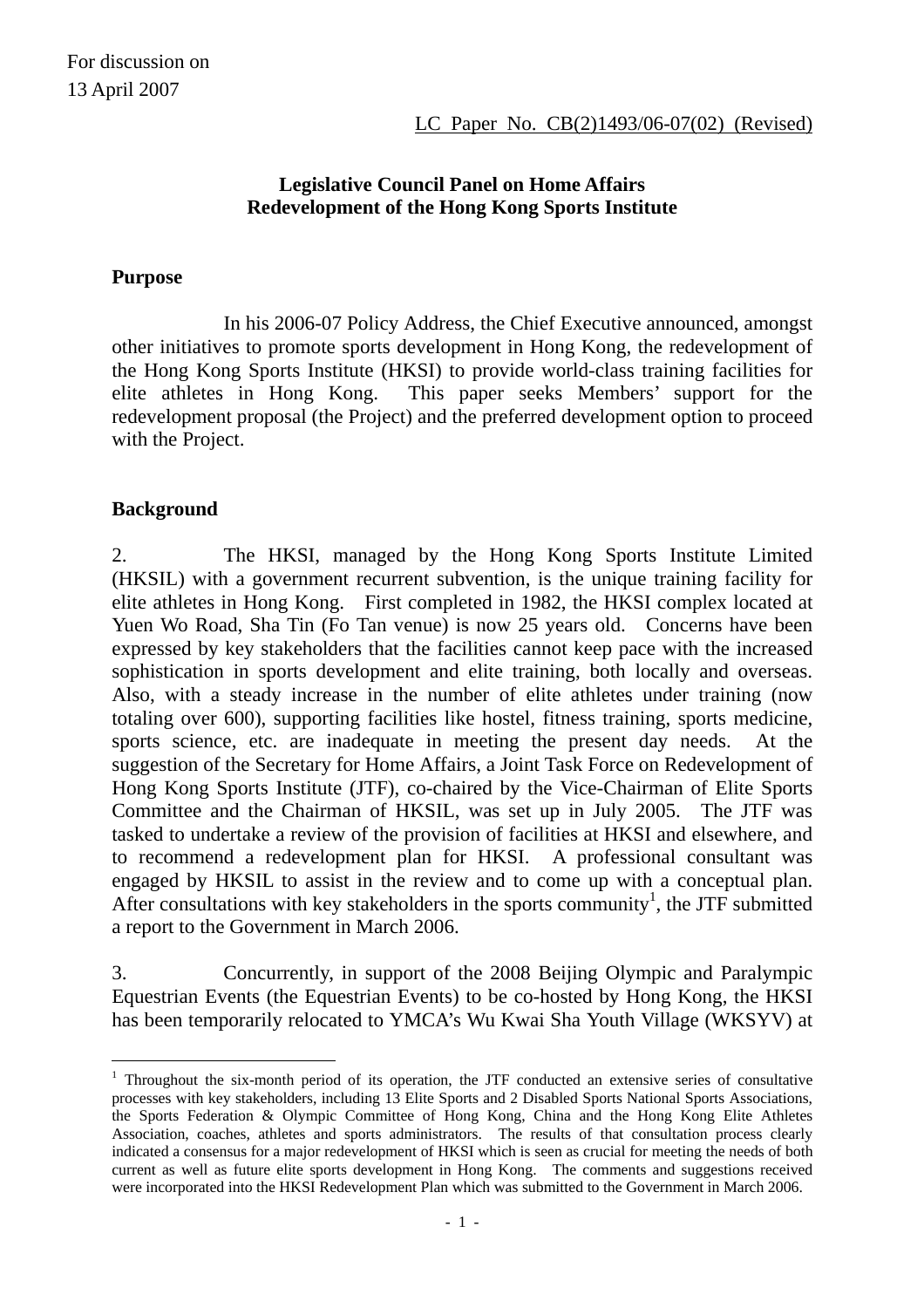Ma On Shan since January 2007. The HKSI site and facilities will be converted by the Hong Kong Jockey Club (HKJC) (which is funding and undertaking the construction of venues for the Equestrian Events) into competition venues and supporting facilities for the Equestrian Events. The original plan is for reinstatement works to complete by December 2008 after the Equestrian Events (the Olympic and Paralympic Events will take place in August and September 2008 respectively) for the HKSI to move back to its Fo Tan site. Subsequent discussions between the Home Affairs Bureau (HAB) and HKSIL indicate that in order to lose no time in creating new and additional training facilities for elite athletes, we should make full use of the intervening period (i.e. between now and end 2008) to undertake all pre-construction preparatory work so that on site construction may commence immediately upon completion of the Equestrian Events.

4. Pursuant to the Chief Executive's announcement in his 2006-07 Policy Address in October 2006, a Hong Kong Sports Institute Redevelopment Project Steering Committee (PSC) under the chairmanship of Dr Eric Li, Chairman of the HKSIL, was set up in November 2006 to take forward the planning of the Project, with a view to seeking funding approval by the Legislative Council (LegCo) Finance Committee. The PSC comprises members from the HKSIL, relevant government bureaux/departments and individual professional members. Since the inception of the PSC, five meetings have been held.

### **Scope of the Project**

5. Subsequent to the deliberations of the PSC, the scope of the Project has been finalized in February 2007. Details are as follows --

- (a) A new 11-storey multi-purpose building situated at the site of the existing outdoor velodrome. It will house the following facilities :
	- (i) a 12-lane bowling centre
	- (ii) a sports information centre
	- (iii) conference centre, lecture and coaching rooms and function rooms
	- $(iv)$ athletes' canteen / restaurant
	- (v) athletes' hostel (5 storeys at Level 5 to 9 with a capacity for 370 athletes)
	- (vi) sports residence (2 storeys at Level 10 to 11 for visiting athletes and sports personnel)
	- (vii) offices and ancillary facilities
- (b) A new multi-purpose sports hall (for an indoor tennis court, a venue for training of wushu and 2 doubles squash courts convertible to 3 singles courts)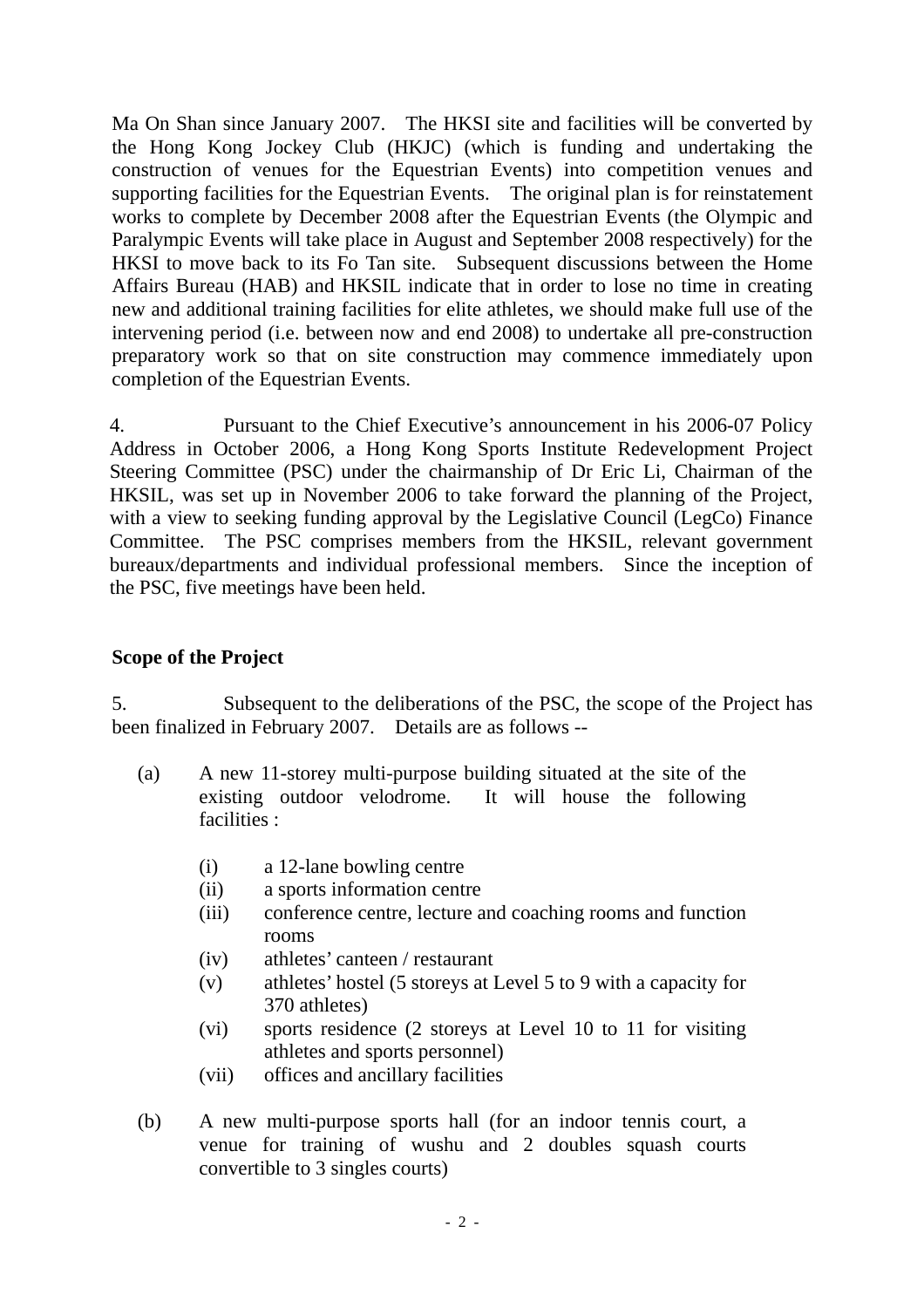- (c) A new 52m international standard indoor swimming pool (connected with the existing 25m pool)
- (d) A new 2-storey rowing boathouse
- (e) A new 120m 4-lane warm-up track with spectator stand
- (f) Upgrading of the existing indoor sports complex (to provide better facilities for table tennis, fencing, badminton, sports science laboratories, sports medicine clinic and fitness training centre with expanded, integrated recovery centre, coaches offices, building services and fittings)
- (g) Upgrading of the running / cycling trail with 3m wide rubber finish
- (h) Refurbishment of 4 tennis courts, 2 new tennis clay courts and conversion of the surplus tennis courts and volleyball courts into a new multi-purpose outdoor venue
- (i) A new covered walkway connecting the new 11-storey multi-purpose building and the existing indoor sports complex
- (j) Integrated sports facilities for athletes with disabilities including, but are not necessarily limited to, fencing, boccia, table tennis, rowing, tenpin bowling, swimming, track and field, warm-up and cross-training. Additional ancillary facilities will be specifically targeted to athletes with disabilities including residence, access, toilets and changing rooms, lifts, car-parks, wheel-chair storage etc.

A summary comparison of the new and existing facilities and the master layout plan highlighting the new facilities are attached at **Annex I** and **Annex II** respectively.

6. The finalized scope of the Project is largely based on the report of the JTF submitted to Government in March 2006. In consultation with the key stakeholders, we have made a number of changes necessitated by changing circumstances. These are explained in the following paragraphs.

### **(A) Site Requirements**

7. The HKSI currently occupies a government site of about  $158,650 \text{ m}^2$ . The site is bounded by stables managed by the HKJC on the northwest side, and the Sha Tin Racecourse and Penford Park on the northeast side. To pave way for the Equestrian Events, a site to the northeast measuring about  $44,000 \text{ m}^2$  (i.e. the former golf practice facilities and the two soccer pitches) is being used to provide new stables and training arenas. There have been ongoing discussions between the HKJC and the Government on the possibility of retaining these built stables and arenas after the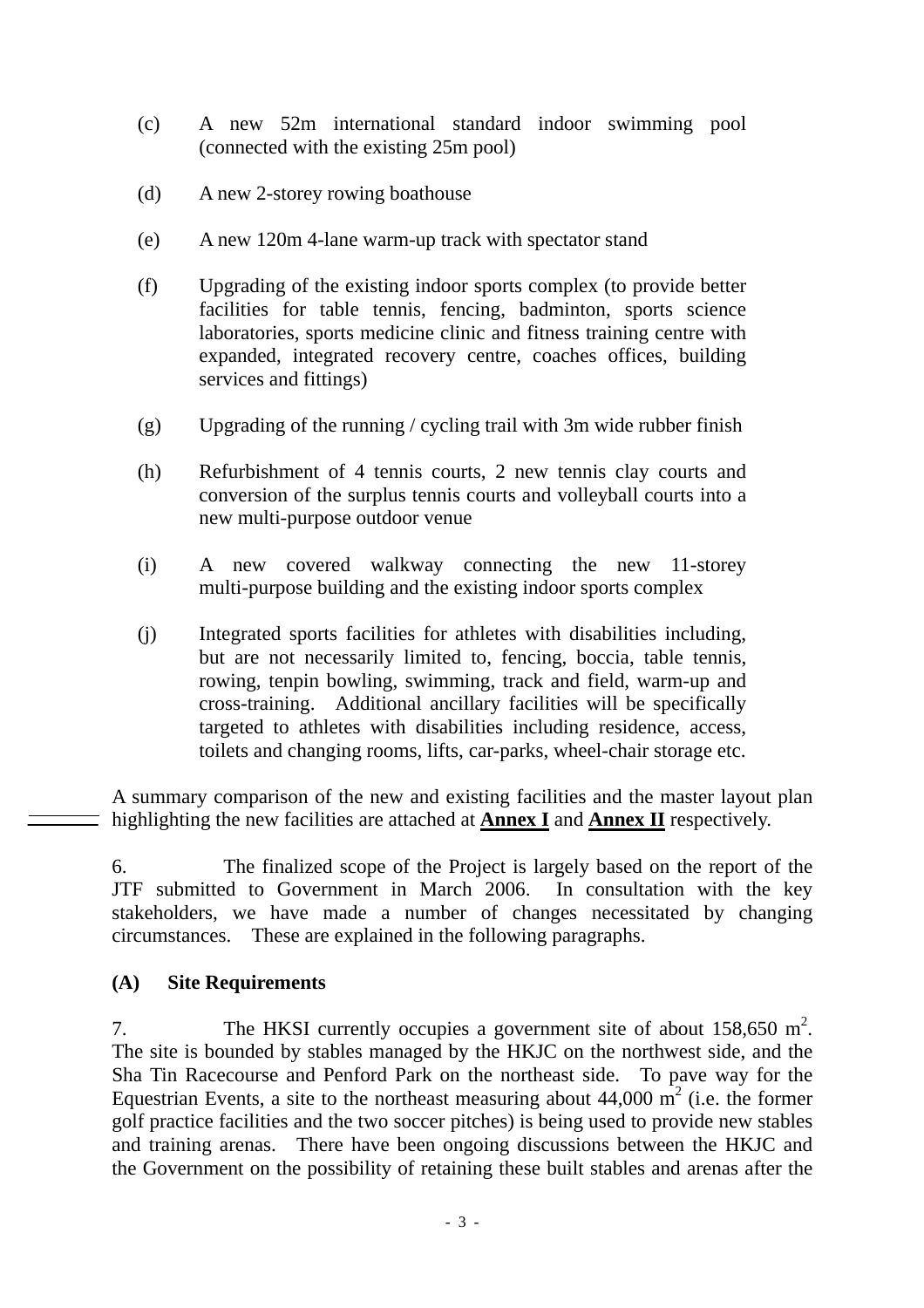conclusion of the Equestrian Events to meet needs of the Sha Tin Racecourse, to provide a legacy value to the co-hosting of an Olympic event and to avoid wastage which would be the case if these brand new facilities were to be demolished after the Equestrian Events. More recently, the HKJC has brought to the Government's attention serious subsidence problems in the main stable compound of the Sha Tin Racecourse confirmed by extensive structural surveys. In brief, these problems arose because in the early 1970s, the Sha Tin Racecourse was formed on reclaimed land with a layer of underlying marine clay which has been undergoing large settlement in the past 30 years, resulting in severe damage to the stable buildings, associated structures, access roads and underground services.As a consequence, the HKJC has submitted that it needs to put in place a major plan to replace all stable blocks in the Sha Tin Racecourse and the use of the Olympic stables for decanting horses will be critical.

8. With a view to addressing the above, we have examined the redevelopment footprint of the HKSI and conclude that taking account of other developments as described below, it would be possible to meet in full the needs of the HKSI redevelopment as well as the essential operational requirements of the HKJC. From an Olympic legacy point of view, we believe that effective utilization of the equestrian facilities built for the Equestrian Events would be welcome by the international sports community, i.e. the International Olympic Committee and the International Equestrian Federation. The PSC and key stakeholders (including HKSI Board, relevant National Sports Associations (NSAs), coaches, athletes and HKSI staff) have indicated no objection to the revised site coverage of the HKSI.

### **(B) Additional Facilities**

9. Since the submission of the JTF's redevelopment plan, the past 12 months have seen significant progress in and a much more prominent public profile attached to sports development. This is the result of not only the Chief Executive's support and the injection of Government resources to sports development, but also the remarkable achievements of Hong Kong athletes in the 2006 Far East and South Pacific Games for the Disabled and Asian Games, the inspiring leadership of the Sports Federation and Olympic Committee of Hong Kong, China (SF&OC) and the Sports Commission and the hard work of all NSAs. In anticipation of the 2008 Beijing Olympics and the 2009 East Asian Games, Hong Kong is presented with a golden opportunity to bring sports development to newer heights. We are therefore taking the opportunity of the HKSI redevelopment to put in place some enhanced facilities, including --

- (a) two extra floors in the new multi-purpose building as sports residence with a view to enhancing HKSI's ability to function as an exchange hub for elite sports; and
- (b) more open space for use as multi-purpose outdoor venues and facilities for integrated sports facilities for athletes with disabilities, such as boccia,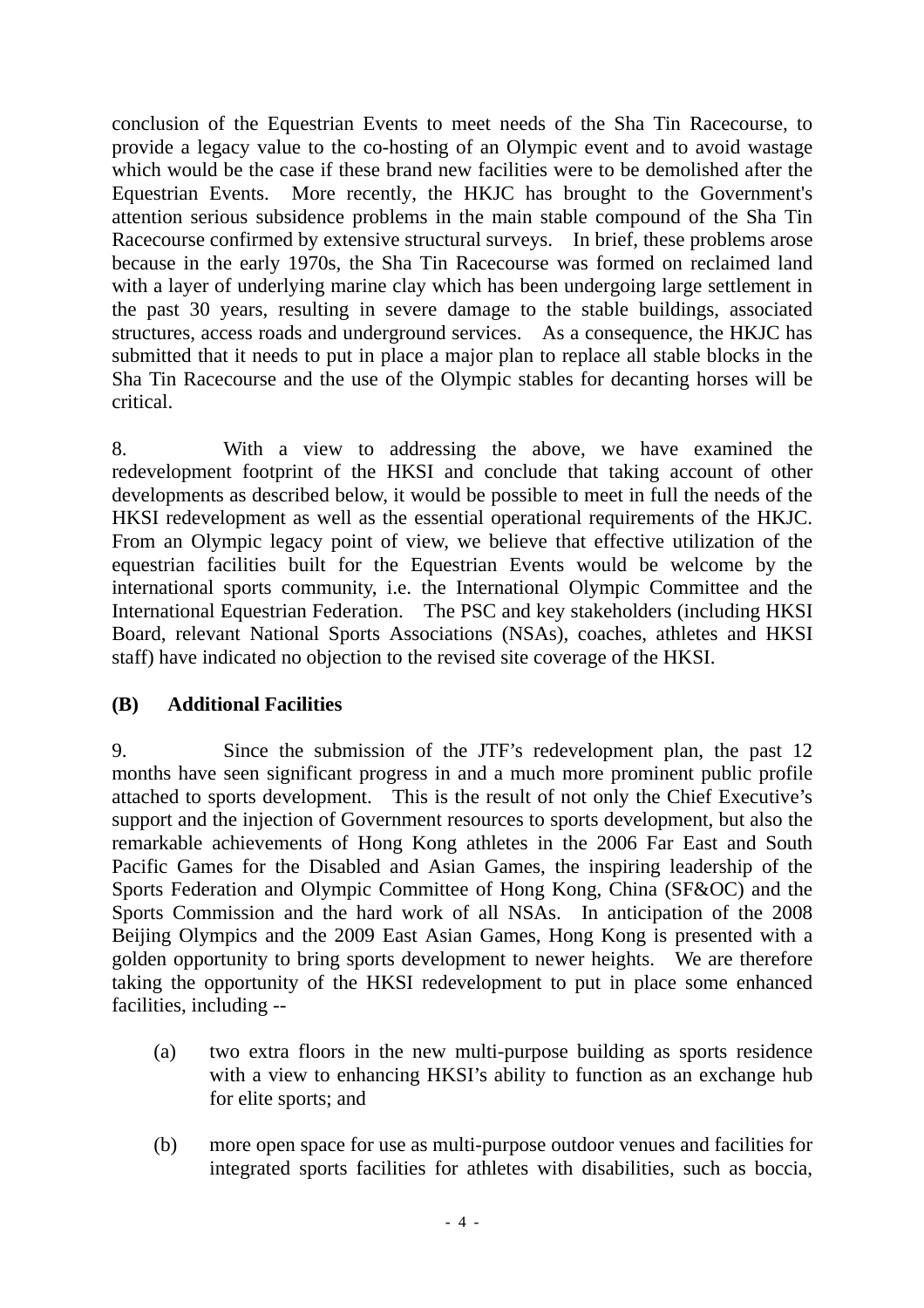warm-up and cross-training venues.

## **(C) Off-site Facilities**

10. In line with the Government's sports development strategy featuring the promotion of training-based venues with district characteristics, some of the facilities originally planned in the JTF report for elite sports training would be provided off-site. These include –

- (a) *Tennis courts* : a project is under way to invite non-profit making sports organizations to operate a tennis training base at existing tennis courts of the Leisure and Cultural Services Department (LCSD) in the Kowloon Tsai Park. Thus, there would be fewer tennis courts in the redeveloped HKSI. But the provision of 6 outdoor courts (consisting of 4 hard surface and 2 new clay courts) and an indoor court would still be able to meet adequately the athletes' training needs.
- (b) *Velodrome* : the outdoor velodrome in HKSI cannot meet the current elite training requirement. The excellent results of Hong Kong elite cyclists and the popularity of this sport fully justify the provision of an indoor all-weather velodrome of international standard for the purpose of training and competitions. This also reflects the strong appeal of the Hong Kong Cycling Association (HKCA) which of its own volition has been exploring the feasibility and financial viability of a multi-purpose velodrome in town for promotion and training of cycling. We support a multi-purpose indoor velodrome, and to ensure its optimal utilization and cost-effectiveness, we have identified a suitable site in Tseung Kwan O for developing an indoor velodrome adjacent to a town park. This has the full support of the HKCA and the Sai Kung District Council. Following our cycling athletes' achievements in the 2006 Asian Games in Doha, the Government has announced the intention which has won wide public support. We will secure separate funding for the development of this multi-purpose velodrome.
- (c) *Windsurfing* : due to the nature of windsurfing, the main training centre has to be located near appropriate water venues with appropriate wind condition. Currently, elite training for windsurfing mainly takes place in Stanley Main Beach, with the support of the Windsurfing Association of Hong Kong (WAHK) which provides storage and all supporting facilities for the training programme. The limited space at the existing facilities does not meet the needs of elite training for more storage of boards, equipment, offices, etc. We will work with WAHK to explore the feasibility of an expanded training centre in Stanley.

11. Although soccer is not an elite sports, the completion of Hong Kong Football Association's Football Academy in Tseung Kwan O would provide dedicated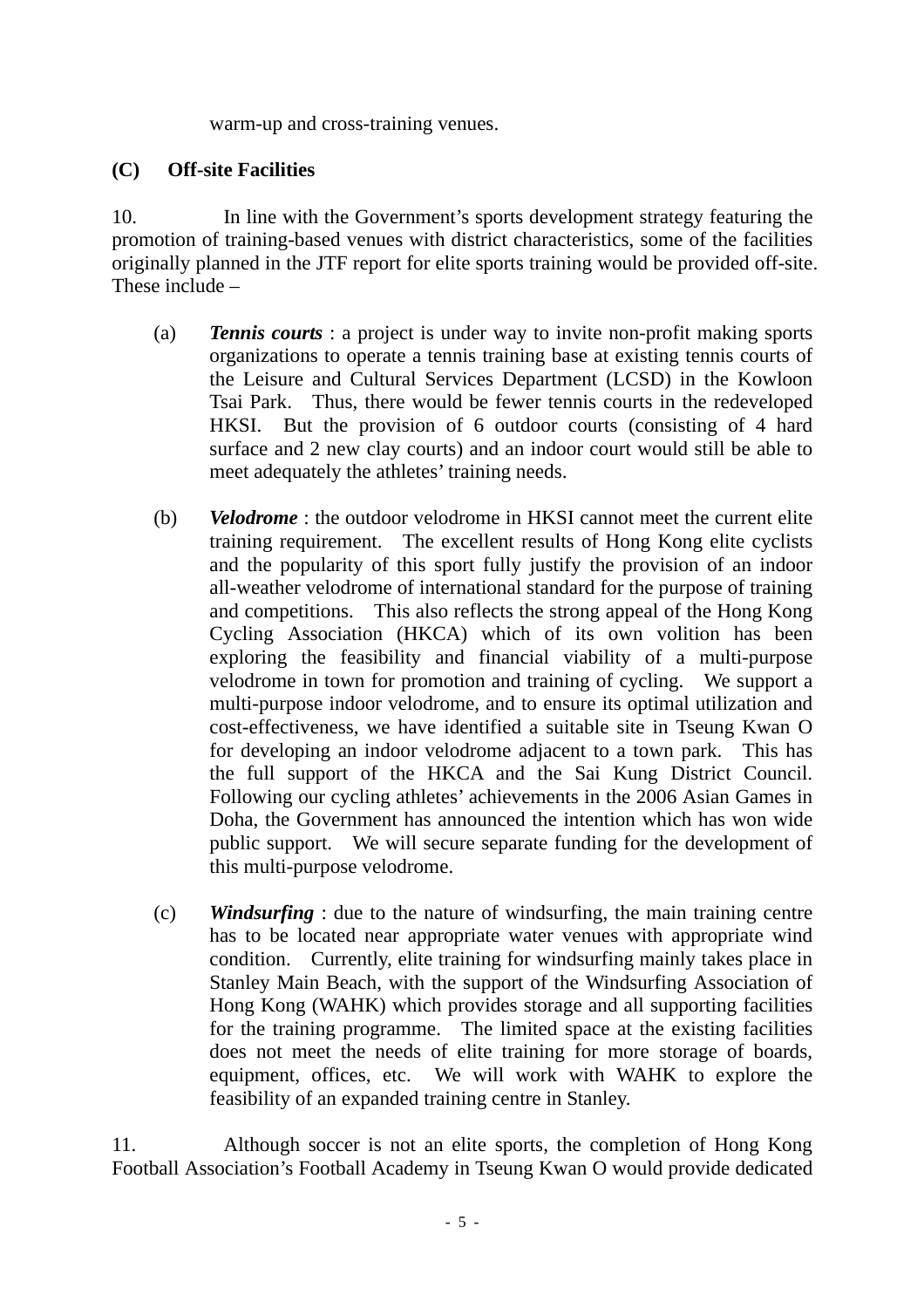soccer pitches for soccer training. The retention of existing grass pitches in the redeveloped HKSI is therefore not essential.

## **Preferred Development Option**

12. As the redevelopment is in-situ, the works have to be planned very carefully to minimize disruption to HKSI's normal operation and athletes training. On the other hand, the aim is to complete the redevelopment as early as possible to meet growing training needs, and to minimize inconvenience caused to the general public. With these objectives in mind, the PSC with the advice of the consultant appointed by HKSI has come up with three development options which are all technically feasible. Upon consultation with the key stakeholders, the preferred development option has emerged, which is outlined below.

### **Redevelopment will proceed in two phases with phase one to cover upgrading/refurbishment works to existing facilities and phase two embracing construction of new facilities**

- $\triangleright$  The construction work is planned to take two phases. Phase one works (including the refurbishment works of existing indoor sports complex in Fo Tan venue and the foundation of the new 11-storey multi-purpose building, new multi-purpose sports hall and new rowing boathouse) will commence after the Equestrian Events in the fourth quarter of 2008. HKJC's reinstatement works naturally will take account of the refurbishment requirements to avoid abortive work.
- ¾ HKSI will remain in its current temporary main base in WKSYV and continue using the LCSD's venues for elite training for an extra six to nine months (from December 2008) until completion of phase one, estimated to be the third quarter of 2009.
- $\triangleright$  HKSI will then move back to Fo Tan venue and resume normal operation after the completion of phase one works in the third quarter of 2009. All new superstructure works except the new spectator stand will start in the fourth quarter of 2009.
- ¾ Phase two works will proceed in parallel with the normal HKSI operations. Elite training facilities will by and large remain intact and only athletes' hostel and administration offices need to be relocated once more, i.e. from WKSYV back to existing hostels/offices in the third quarter of 2009 and upon completion of the new 11-storey building to the new facilities in the third quarter of 2011. The other affected facility would be the canteen which may have to operate at a reduced size after the refurbishment works pending completion of the new canteen/restaurant in the new 11-storey building. The Project will complete in the **third quarter of 2011**.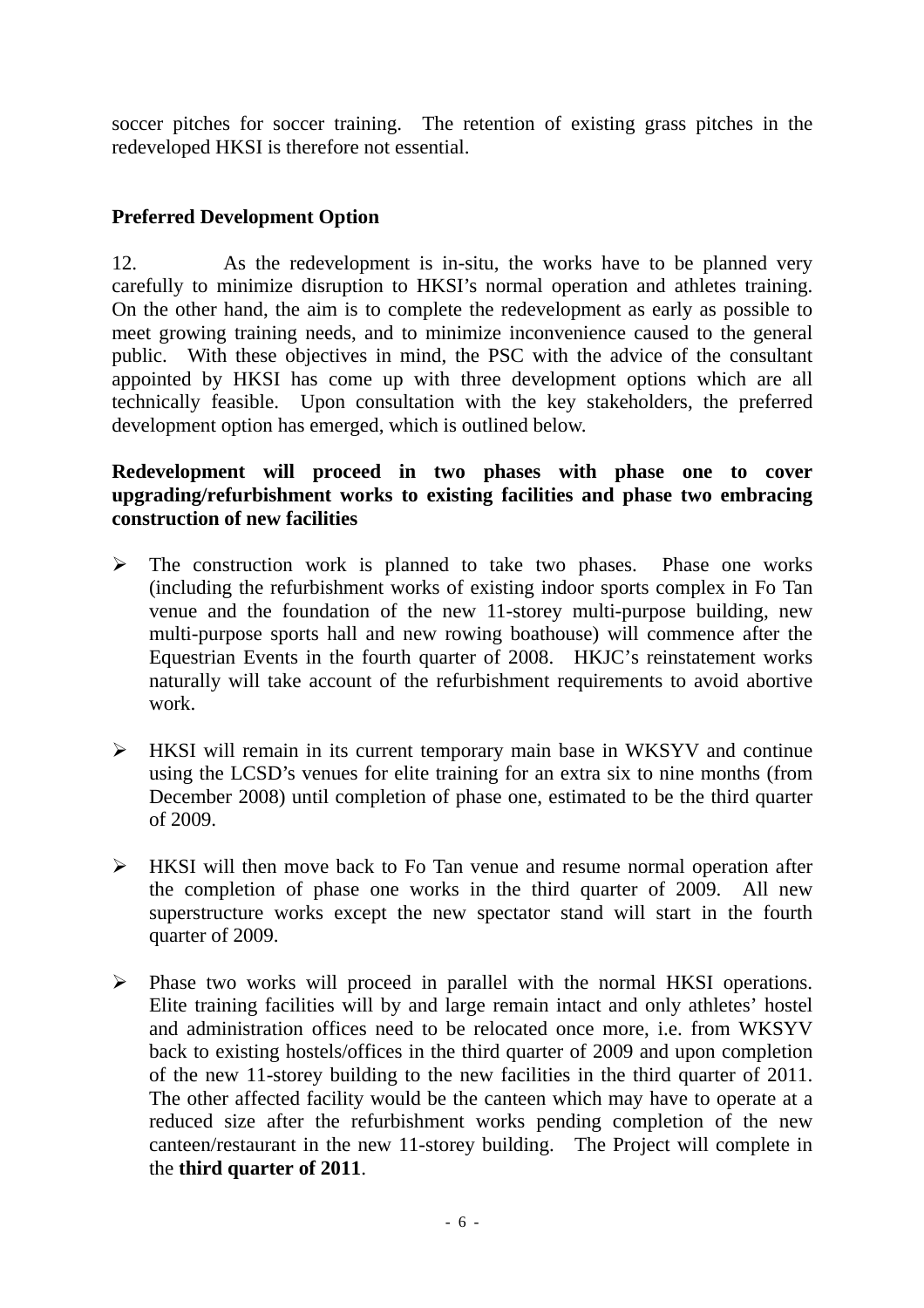## **Justifications**

13. The above development option is preferred to other options because it would reduce the extent of disruptions to elite training and the prolonged occupation of WKSYV and LCSD's venues. The SF&OC, YMCA and Sha Tin District Council (STDC) have all indicated their support. All key stakeholders fully appreciate the importance of the Project to the long term development of elite sports training in Hong Kong, and the benefits it will bring to the local community. While there will be inconveniences to the public in the redevelopment stage and also some on site disruptions to athletes training while construction works of the new buildings are under way, proper planning should help minimize any adverse impact.

## **Other Development Options**

14. We have also explored and assessed two alternative development options. Although they are technically feasible, they are not desirable in view of the impact on public, athletes training and HKSI's operation. These two development options are --

#### **Option A – HKSI to move back to Fo Tan venue after the Equestrian Events with the construction works to proceed in parallel with HKSI's normal operation**

15. The HKSI will relocate back to its site upon completion of the Equestrian Events and HKJC's reinstatement works by end December 2008, while the entire redevelopment will take place in parallel with HKSI's normal operation. As and when upgrading/refurbishment works take place in existing facilities, removal/relocation of those affected will be necessary. While some of these involve intra-relocation within HKSI complex, some affected training facilities including badminton, squash, table tennis and fencing will need to be provided off-site temporarily for about 8 months from the first quarter of 2011 to the third quarter of 2011. Fitness training centre of HKSI will need to be reprovisioned outside Fo Tan venue for about 17 months from the first quarter of 2010 to the second quarter of 2011. Given the sequencing of works, the entire Project would only be completed in the **second quarter of 2012**.

16. While this option would least affect external parties such as YMCA's WKSYV and LCSD's venues designated for elite training during its temporary relocation, the multiple removal/relocation processes at different times during a three to four years period is highly unsatisfactory. On and off elite training has to take place in some LCSD's venues. This would not only cause disruption to the athletes' training schedules, but also cause even more inconvenience and confusion to the public than the current reprovisioning arrangements. The risks of managing the Project on site are also relatively higher.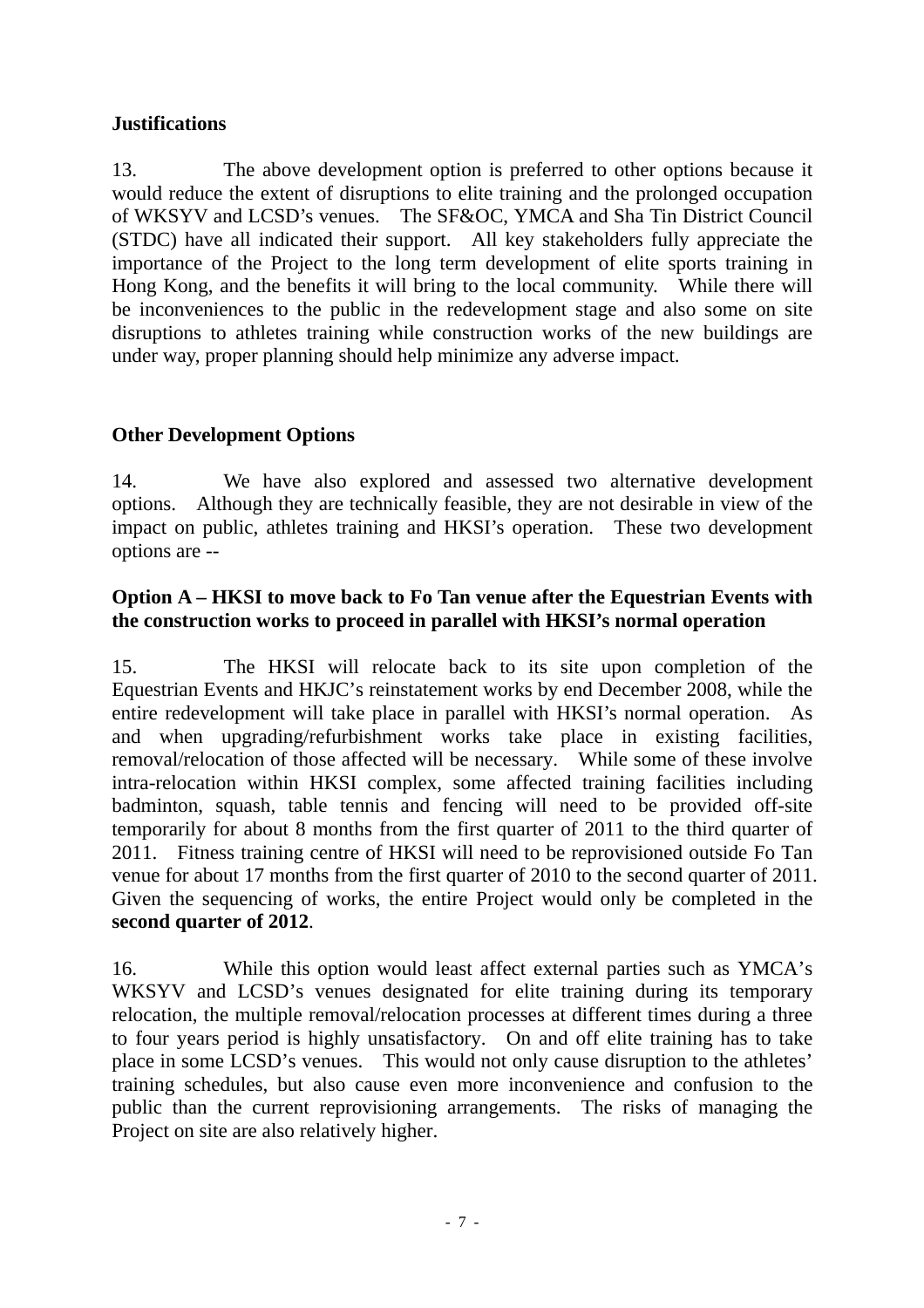## **Option B – HKSI to move back to Fo Tan venue after the completion of the Project**

17. HKSI will continue to be located off site for the redevelopment to proceed and HKSI will only move back to Fo Tan venue upon completion of all works. Both new and refurbishment works of the Project will commence in October 2008 right after the Equestrian Events. HKSI will remain in its current base in WKSYV or another temporary venue to be identified. Likewise, LCSD's venues will continue to be designated for elite training until completion of the whole Project. The redevelopment will complete in the **fourth quarter of 2010**.

18. While this option presents the fastest route, it would have considerable implications on all affected parties, including HKSI, coaches and athletes, and public users of LCSD's venues displaced by the designation of those facilities for elite training. As advised by YMCA, it will host the World Council of YMCAs 2010 in mid 2010 for which the entire WKSYV would need to be vacated for the purpose. As such, if we are to pursue this development option, another temporary venue instead of WKSYV would need to be identified and HKSI would have to relocate its main base again around late 2009. The coaches have clearly expressed objection to this arrangement.

## **Other Considerations**

19. The project cost of the three development options mentioned above will be assessed during the detailed design stage. We expect that the cost differential of the Project between the three options is marginal because the scope of works is more or less the same. The actual outcome will be reflected in the public tendering process by bidders taking account of the cost of mobilizing work and the assumed inflation and other factors.

20. In terms of timing, Option B will see completion at least a year earlier that the other options but as pointed out above, the affected external parties will have to tolerate a prolonged occupation of their facilities for another two years.

21. Over the next few years, there will be three major Games for which Hong Kong athletes will need to get prepared. These include the National Games in September 2009, the East Asian Games in December 2009 (to be held in Hong Kong) and the Asian Games in Guangzhou in September 2010. As the elite athletes are content with the temporary training facilities as they prepare for the 2008 Beijing Olympics, we consider the preferred development option acceptable to all parties and it would pose minimal disruption to elite training and preparation for the major events.

## **Interim Measures for the Benefits of the Local Community**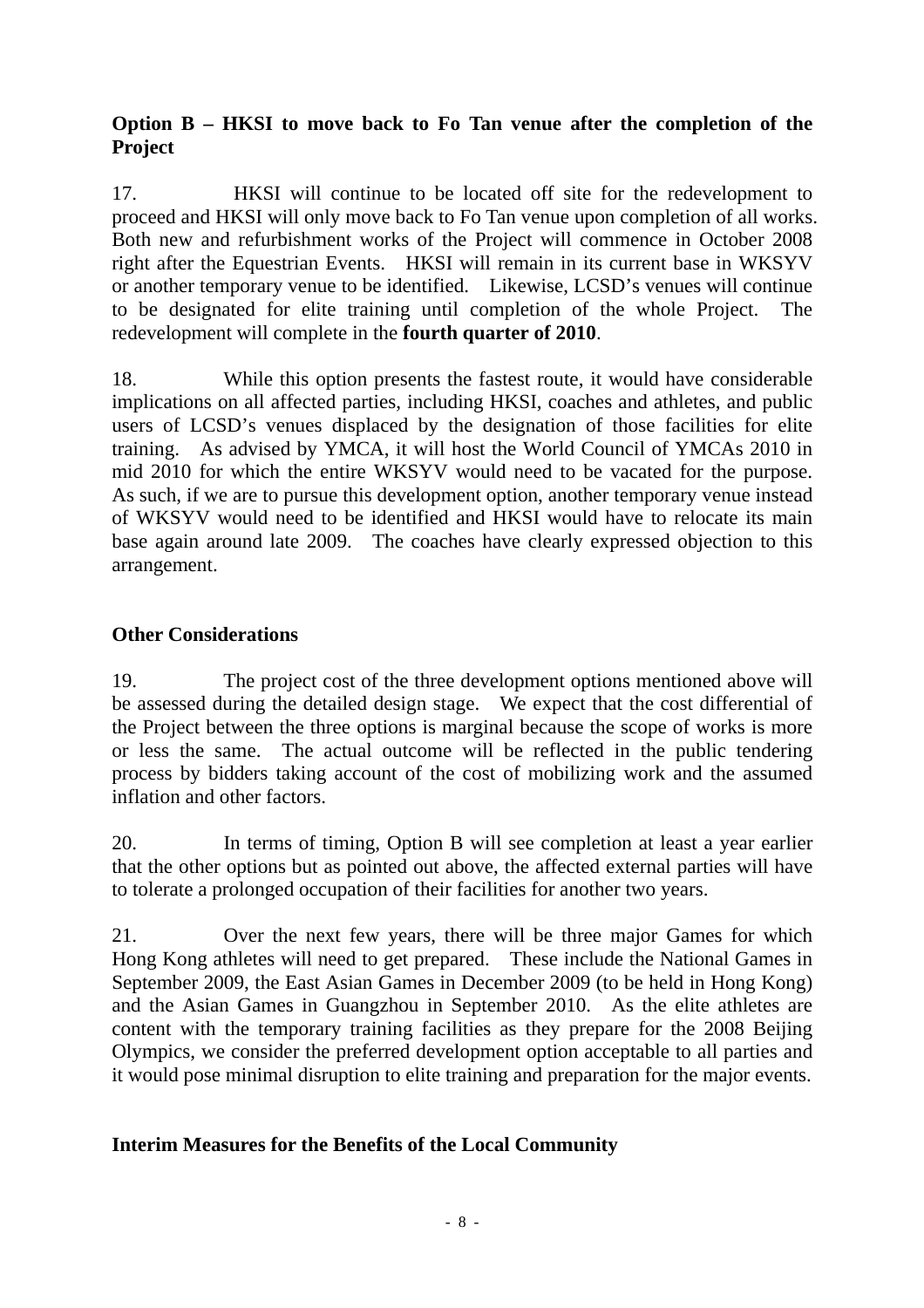22. Being cautious about the impact on the community due to the extended occupation of WKSYV and those designated LCSD venues, LCSD and HKSI have put in place interim measures for the benefit of the local community, particularly the Sha Tin District. HKSI will also join hands with STDC to implement various initiatives with a view to providing a greater variety of sports training and activities for Sha Tin residents in the long term.

23. The LCSD leisure venues in Sha Tin District being used as temporary training base by the HKSI for individual elite training include --

- (i) Ma On Shan Sports Ground for athletic training (including training of disabled athletes)
- (ii) Ma On Shan Sports Centre for badminton and wushu training

24. During the redevelopment period, the time slots reserved for the above elite training would be similar to the existing reprovisioning arrangement, that is, mainly on weekdays and in the non-peak hours in weekends. The Ma On Shan Sports Centre and the Ma On Shan Sports Ground would be open to public outside the elite training hours. At the same time, to meet the demand for recreational programmes of the district, LCSD has held a number of recreational programmes in the schools in Ma On Shan area. These programmes have been well received by the residents.

25. Besides, LCSD has secured the support of five schools in Ma On Shan area to open up their facilities for LCSD to hold recreational programmes to make up the loss at Ma On Shan Sports Centre. LCSD will continue to liaise with more schools to join this scheme.

26. The HKSI and LCSD will keep in view the demand for leisure facilities in Sha Tin District, and the HKSI and LCSD would continuously review the need for elite training requirement and open the facilities to public as far as training will not be affected. For example, two badminton courts in the Ma On Shan Sports Centre originally reserved exclusively for elite training are now only used for 9 to 13 hours per week while the remaining sessions are available for open booking by the general public. Moreover, four running tracks at the Ma On Shan Sports Ground are also open for public jogging on Tuesdays and Thursdays between 9:00 am and 3:00 pm.

## **Collaboration between HKSI and Sha Tin District**

27. Although the Project would necessitate an extended occupation of WKSYV and those designated LCSD venues, it is believed that HKSI could be more forthcoming in collaborating with the STDC in offering a greater variety of sports training and activities for Sha Tin residents. Some of these initiatives may include --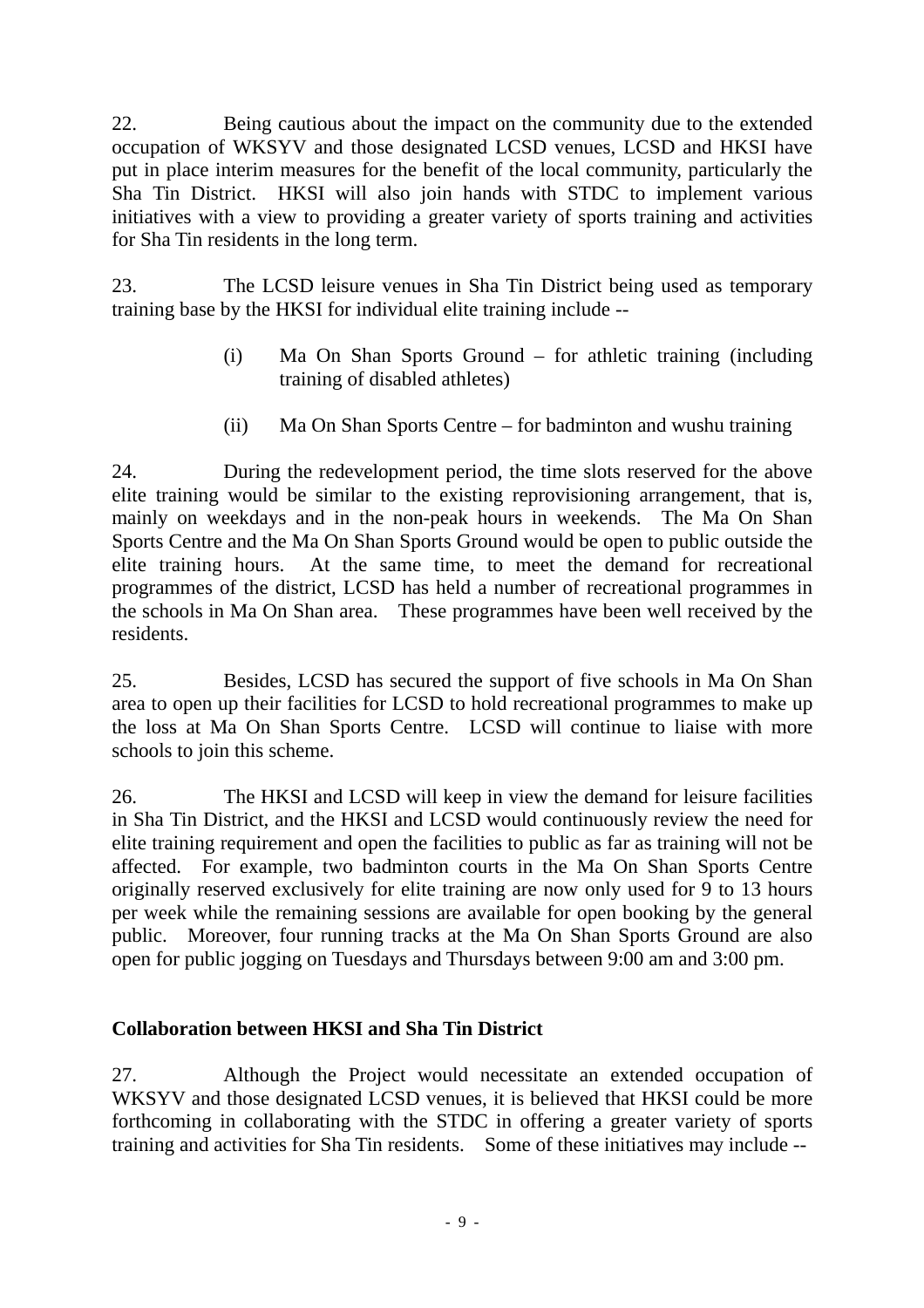- (a) to jointly organize sports training courses with the STDC and to support the Sha Tin District Sports Festival to cater for the needs of Sha Tin residents;
- (b) to offer the facilities in the redeveloped HKSI, including the new facilities e.g. bowling alleys, a new international standard swimming pool, an indoor tennis court, for use by local schools or sports clubs as far as possible when not used for elite training;
- (c) to give priority booking and concessionary rate of the HKSI facilities e.g. conference facilities, sports information centre, for activities organized by the STDC;
- (d) to help promote sports in the Sha Tin District by arranging elite athletes to attend sports activities organized by the STDC; and
- (e) to arrange visits to the redeveloped HKSI for primary and secondary schools in the Sha Tin District for students to associate with and learn from elite athletes on sports training and sportsmanship.

## **Public Consultation**

28. We have consulted the key stakeholders of the sports sector including the SF&OC, the NSAs of the elites sports and the sports for the disabled, YMCA, as well as the HKSI Board, coaches, athletes and HKSI staff. They showed support to the Project and the preferred development option, and would like to see its early implementation for the betterment of elite training and sports development in Hong Kong.

29. We have also consulted the Culture, Sports and Community Development Committee of the STDC on 2 April 2007 on the Project and the preferred development option. Members welcomed the Project as the new and enhanced facilities at the redeveloped HKSI would benefit the Sha Tin District and the wider community. They have also indicated no objection to proceed with the Project based on the preferred development option. Besides, they look forward to an early commencement and completion of the Project.

## **Way Forward**

30. Subject to Members' views, we plan to submit the funding application for the preparatory works (including ground investigation, condition and structural surveys, and consultancy services for detailed design and tender documentation) of the Project at an estimated cost of around \$50 million to the Public Works Subcommittee for consideration at its meeting on 23 May 2007. To ensure timely delivery of the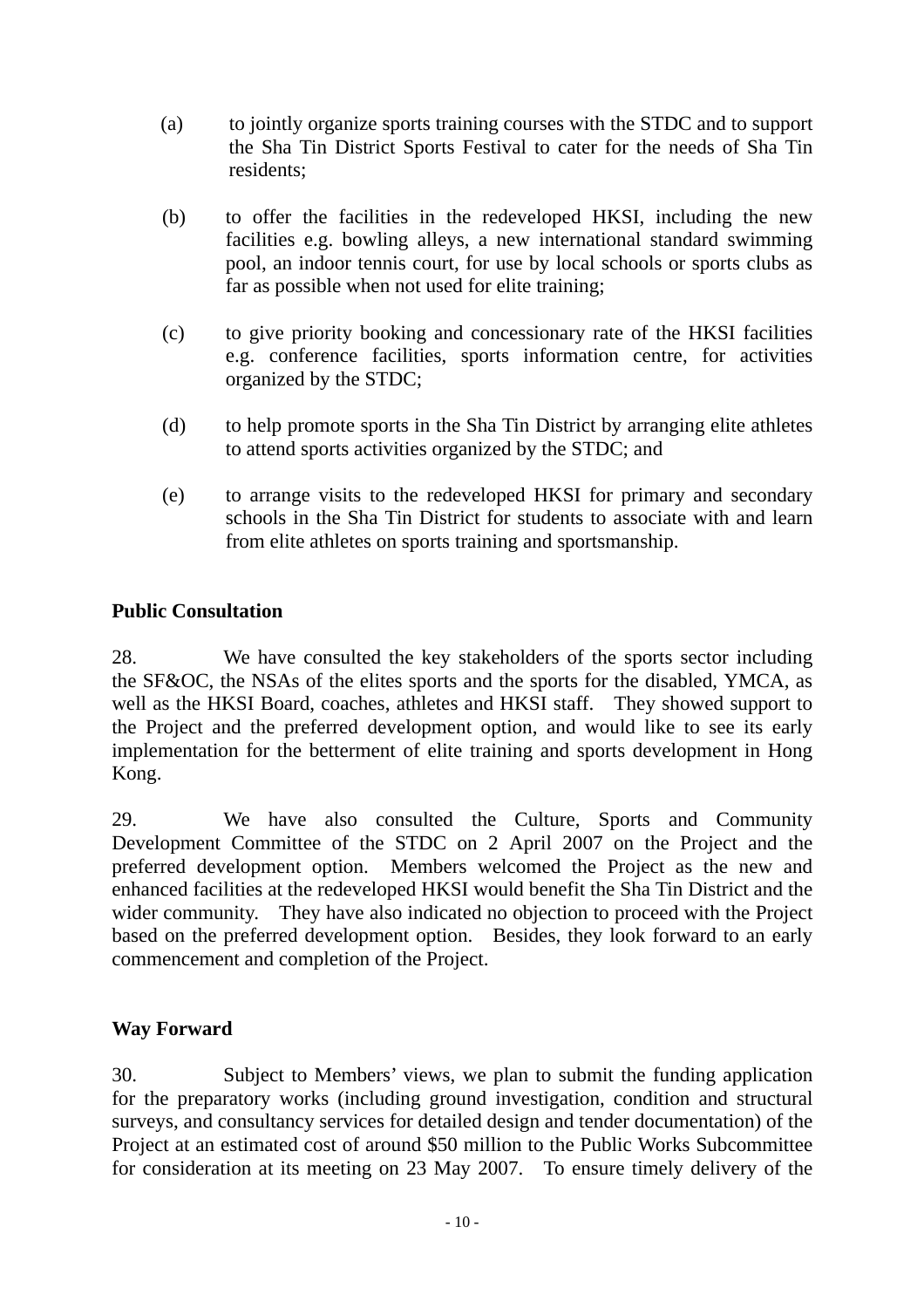Project and commencement of works on site immediately after the Equestrian Events are over, we need to secure funding approval from the Finance Committee before its summer recess in early July 2007. We plan to commence the detailed design in the third quarter of 2007 and consolidate the detailed design before tendering by the second quarter of 2008. We plan to commence the construction works in the fourth quarter of 2008 for completion in the third quarter of 2011.

**Home Affairs Bureau April 2007**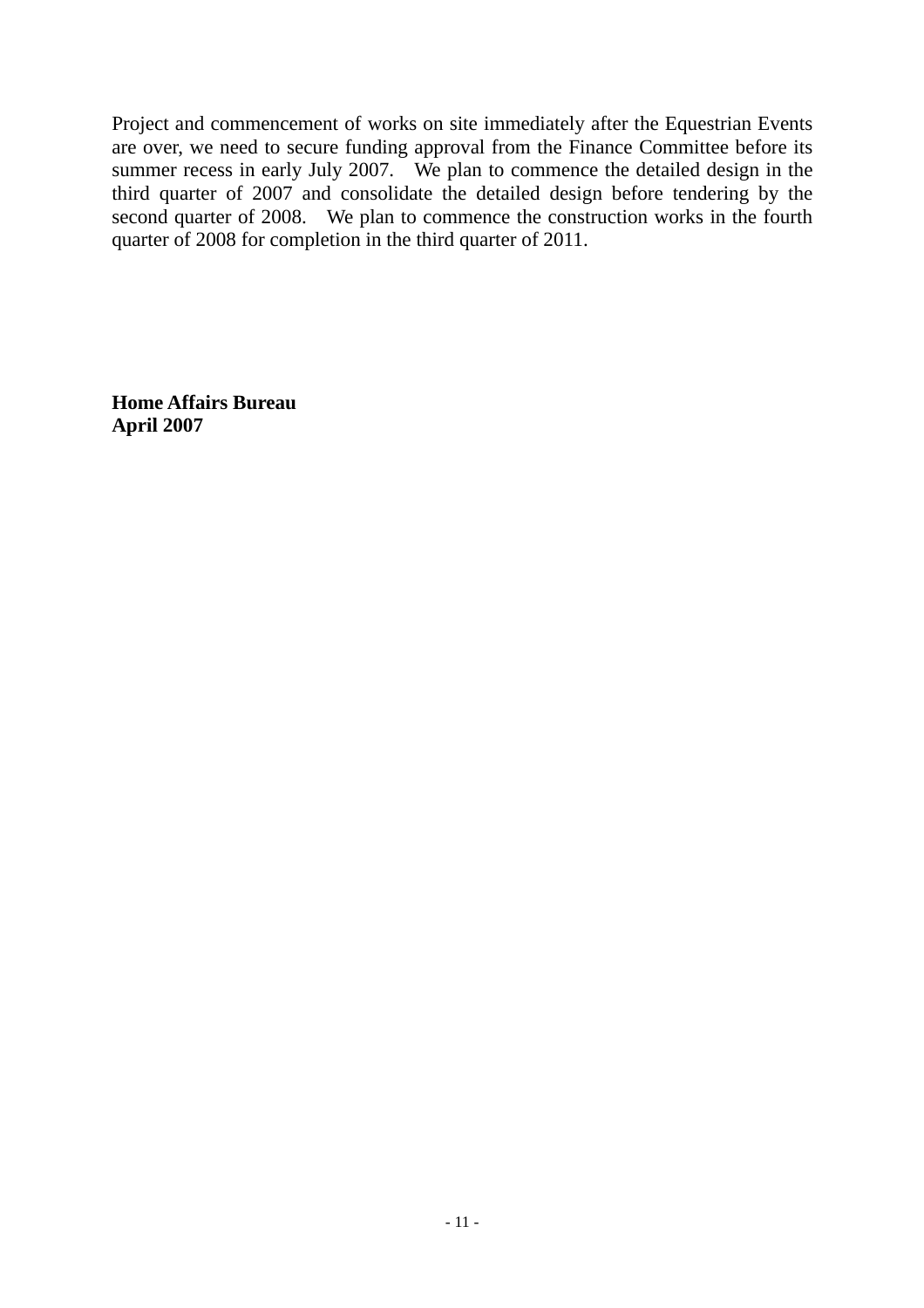#### **New and Existing Facilities for HKSI**

| <b>13 Elite Sport &amp; Athletes</b> | <b>Redevelopment Plan</b>                                                                                                                   | <b>Existing</b>                                                                                  |
|--------------------------------------|---------------------------------------------------------------------------------------------------------------------------------------------|--------------------------------------------------------------------------------------------------|
| <b>Athletics</b>                     | 400m 8-lane track<br>120m 4-lane warm up track                                                                                              | 400m 8-lane track                                                                                |
|                                      | The same but grade to international<br><b>standard</b><br>Other field facilities retained                                                   | 2 long/triple Jump Sand Pit<br>Other field facilities                                            |
|                                      |                                                                                                                                             |                                                                                                  |
| Badminton                            | 16 indoor courts<br>(at Champions Hall)                                                                                                     | 12 indoor courts<br>(at Champions Hall)                                                          |
| Cycling                              | To be provided outside HKSI's site at<br>Tseung Kwan O and not part of the HKSI<br>Redevelopment Plan                                       | 250m open air Velodrome<br>BMX training ground<br>(inside existing Cycling Velodrome)            |
| Fencing                              | 12-pistes (Victory Hall)                                                                                                                    | 12-pistes (Victory Hall)                                                                         |
| Rowing                               | <b>2-Storey Rowing Boathouse</b>                                                                                                            |                                                                                                  |
| Squash                               | 11 singles squash courts<br>3 singles squash courts /2 doubles<br>courts<br>(at New Multi-purpose Sports Hall)                              | 11 singles squash courts                                                                         |
| Swimming                             | 52m International Standard Indoor<br><b>Swimming Pool</b><br>25m pool                                                                       | 25m pool                                                                                         |
| Table-Tennis                         | 16-table (Challenge Hall)                                                                                                                   | 16-table (Challenge Hall)                                                                        |
| Tennis                               | Refurbish 4 hard ground courts<br>2 clay courts<br>1 indoor court<br>(at New Multi-purpose Sports Hall)                                     | 15 hard ground courts<br>1 indoor court<br>(at Champions Hall)                                   |
| <b>Tenpin Bowling</b>                | <b>12-Lane Bowling Centre</b><br>(New 11-Storey Multi-purpose<br><b>Building)</b>                                                           |                                                                                                  |
| Triathlon                            | share use with Swimming/Cycling                                                                                                             | share use with Swimming/Cycling                                                                  |
| Windsurfing                          | Store at HKSI<br>Training facilities to be provided outside<br>HKSI's site at Stanley and not part of the<br><b>HKSI Redevelopment Plan</b> | Store at HKSI                                                                                    |
| Wushu                                | designated venue of 1000m <sup>2</sup><br>share venue of 300m <sup>2</sup><br>(at New Multi-purpose Sports Hall)                            | designated venue of 620m <sup>2</sup><br>share venue of 300m <sup>2</sup><br>(at Champions Hall) |
| Cross-Training for all<br>Sports     | <b>Multi-purpose venue</b>                                                                                                                  | Volleyball, mini tennis area and<br>tennis courts                                                |
|                                      | <b>Running / Cycling Trail Note</b>                                                                                                         | 1600m Jogging trail<br>2 grass pitches                                                           |
|                                      | Office (previous Judo Hall) of existing<br>sport complex for Karatedo/Martial Arts                                                          | Lobby area of existing sport complex<br>for Karatedo/Martial Arts                                |

#### **(RED - New Facilities; BLUE - Location; GREEN - Additional Facilities)**

Note: A 1600m long running / cycling trail, which encompasses the perimeter of the HKJC stables/arena site, requires further discussion with HKJC.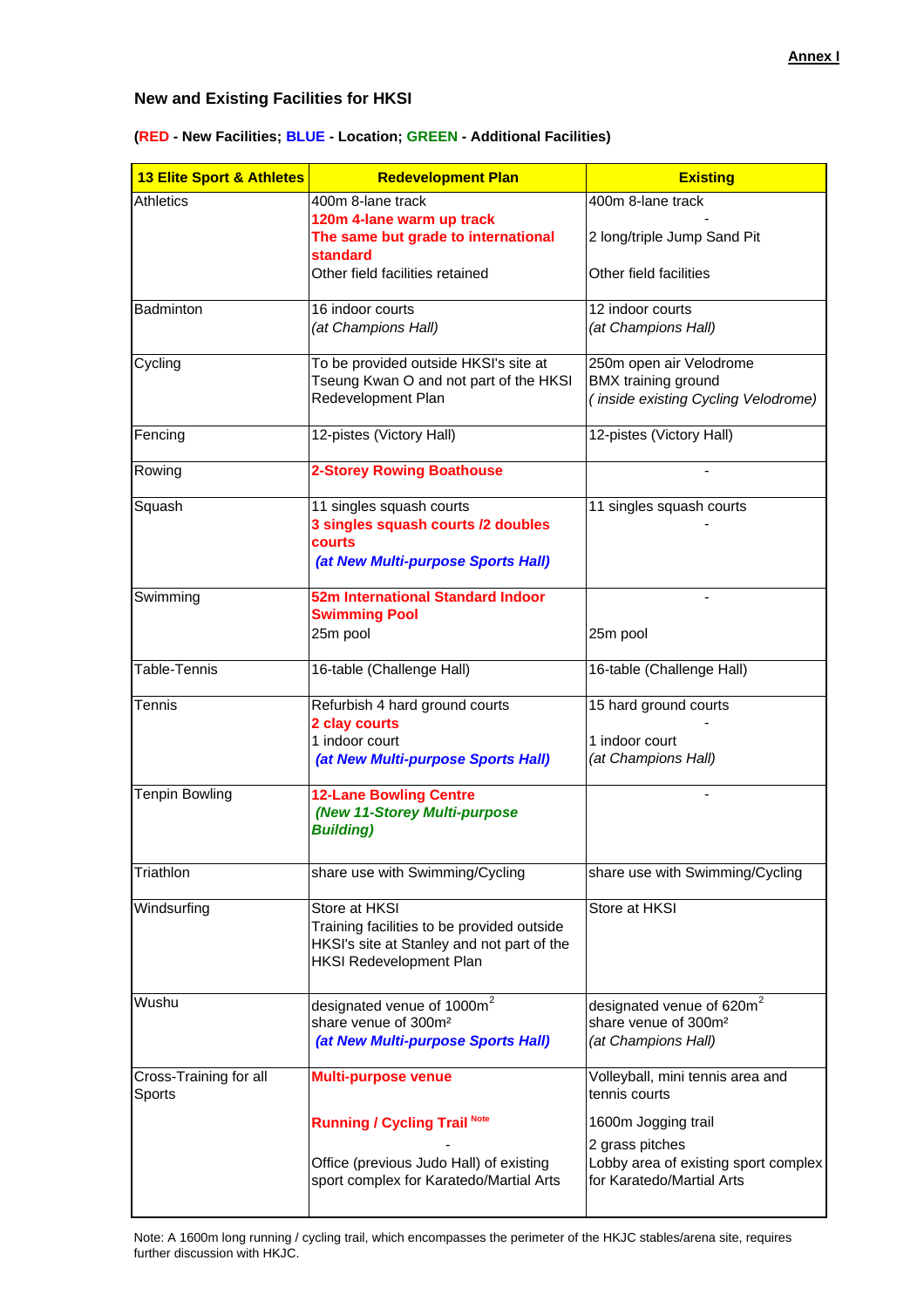# **New and Existing Athletes, Scientific Support & Ancillary Facilities for HKSI**

**(RED - New Facilities; BLUE - Location; GREEN - Additional Facilities)**

| <b>Athletes, &amp; Scientific</b><br><b>Support Facilities</b>                | <b>Redevelopment Plan</b>                                                                                                                                                                             | <b>Existing</b>                                                           |
|-------------------------------------------------------------------------------|-------------------------------------------------------------------------------------------------------------------------------------------------------------------------------------------------------|---------------------------------------------------------------------------|
| Athletes' Hostel,<br>Tutorial rooms, study<br>rooms, multi-media lab,<br>etc. | <b>5-storey Athletes' Hostel</b><br>(185 rooms for 370 athletes)<br>(New 11-Storey Multi-purpose<br><b>Building</b> )                                                                                 | 39 rooms for 110 athletes<br>(at the wing to be demolished)               |
| Athletes' Canteen<br>(Elite Corner)                                           | $200m^2$<br>(New 11-Storey Multi-purpose<br><b>Building)</b>                                                                                                                                          | 100m <sup>2</sup><br>(at existing sport complex)                          |
| Fitness Training Centre 1700m <sup>2</sup>                                    | (reprovided at existing sport complex)                                                                                                                                                                | 740m <sup>2</sup><br>(at existing sport complex)                          |
| Sports Science and<br>all Medicine Services                                   | aggr. 1000m <sup>2</sup><br>(reprovided at existing sport complex)                                                                                                                                    | aggr. $840m2$<br>(at existing sport complex)                              |
| <b>Ancillary Facilities</b>                                                   | <b>Redevelopment Plan</b>                                                                                                                                                                             | <b>Existing</b>                                                           |
| <b>Sports Residence</b>                                                       | 2-storey Sports Residence (74 rooms)<br>(New 11-Storey Multi-purpose<br><b>Building</b> )                                                                                                             | 21 rooms<br>(at the wing to be demolished)                                |
| Restaurant                                                                    | 1700m <sup>2</sup><br>(New 11-Storey Multi-purpose<br><b>Building</b> )                                                                                                                               | 1700m <sup>2</sup><br>(at existing sport complex)                         |
| Sports shop                                                                   | 180m <sup>2</sup><br>(New 11-Storey Multi-purpose<br><b>Building)</b>                                                                                                                                 | 180m <sup>2</sup><br>(at existing sport complex)                          |
| Offices, meeting /<br>function rooms, SIC,<br>general stores, etc.            | aggr. $3100m2$<br>(2100m <sup>2</sup> reprovided at new 11-<br><b>Storey Multi-purpose Building)</b><br>(1000 $m^2$ retained at existing sports<br>complex and relocated to new sports<br>facilities) | aggr. $3000m^2$<br>(at existing sport complex &<br>wing to be demolished) |
| <b>Car Park</b>                                                               | 179 indoor car parks<br>(New 11-Storey Multi-purpose<br><b>Building)</b><br>40 outdoor car parks retained<br>(open space)<br>[Total: 219 car parks]                                                   | 200 outdoor car parks<br>(open space)<br>[Total: 200 car parks]           |